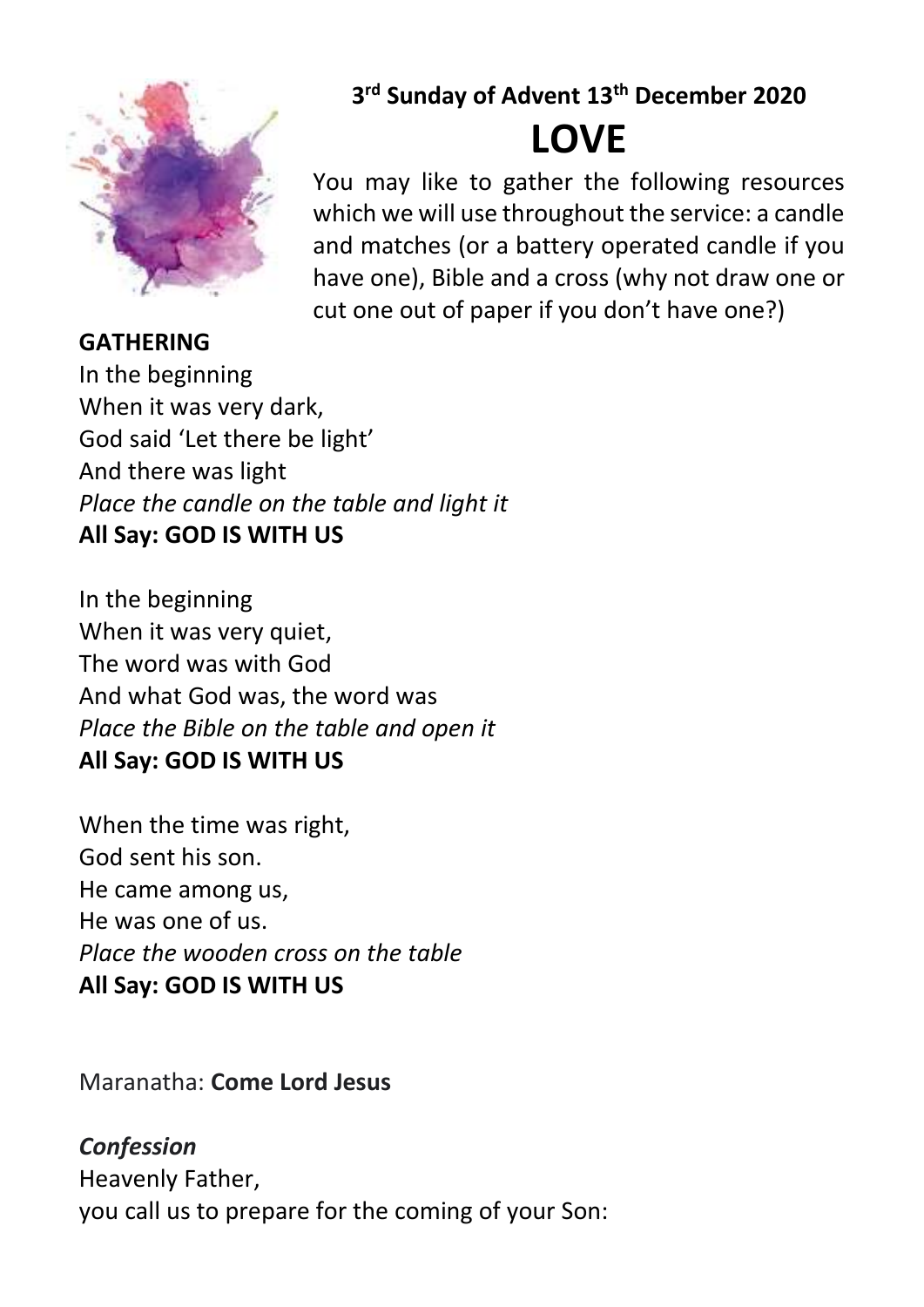forgive us our unreadiness to receive him. Lord, have mercy. We say together**: Lord, have mercy**.

Lord Jesus, you were proclaimed by John the Baptist: help us also to prepare your way. Christ, have mercy. We say together: **Christ, have mercy**.

Holy Spirit, you speak through the prophets: make us attentive to hear your word. Lord, have mercy. We say together: **Lord, have mercy**.

### *Absolution*

#### **WORD**

Isaiah 61:1-4 This is the word of the Lord: **thanks be to God**

#### **RESPONSE**

A short reflection Some questions to ponder on:

- 1. I wonder what would be good news for the world at the moment?
- 2. I wonder where you have experienced love?

*Song* When Love came down

When love came down to earth And made his home with men The hopeless found a hope The sinner found a friend. Not to the powerful But to the poor he came And humble, hungry hearts Were satisfied again. *What joy, what peace has come to us! What hope, what help, what love!*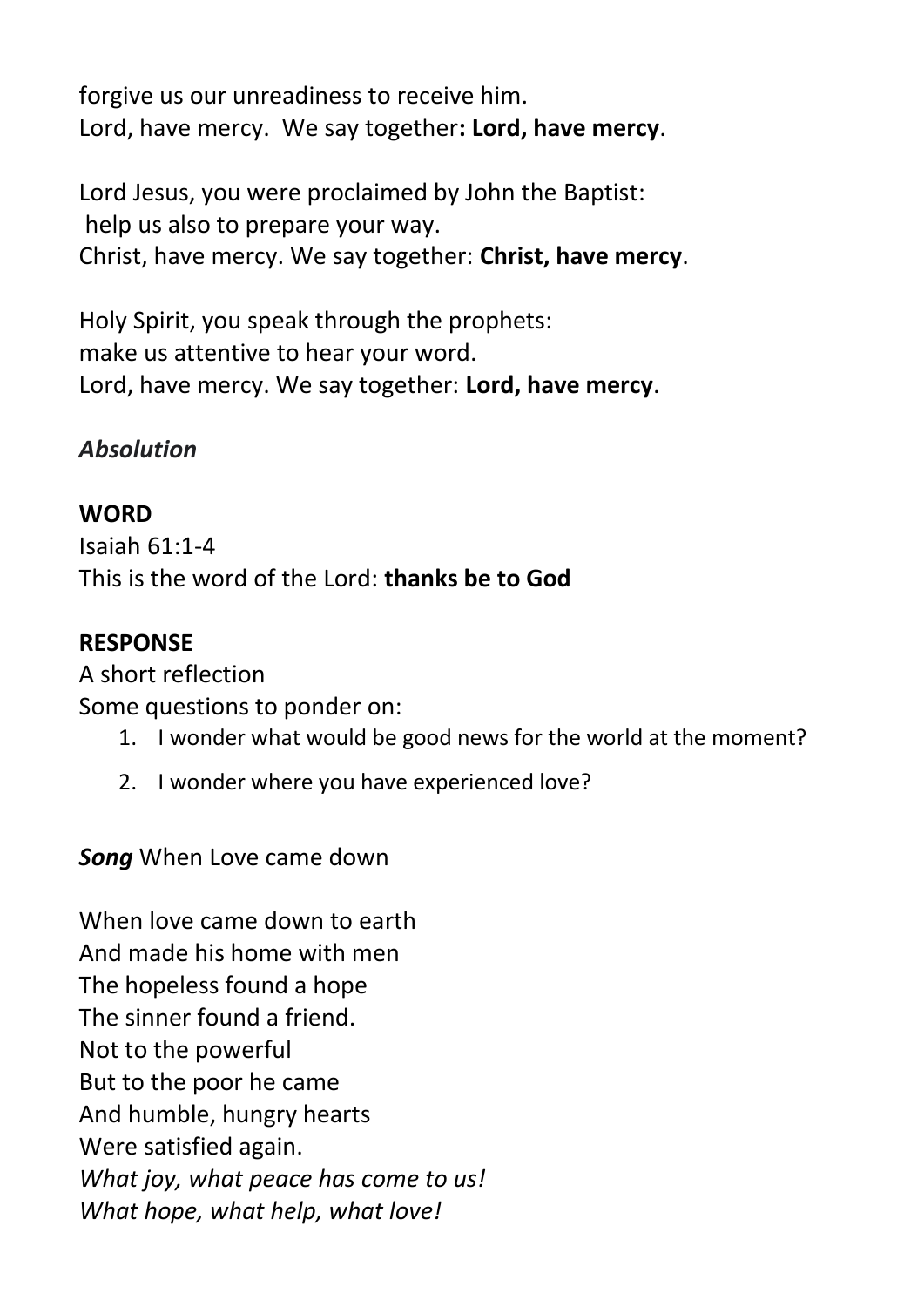When every unclean thought And every sinful deed Was scourged upon his back And hammered through his feet. The innocent is cursed The guilty are released; The punishment of God On God has brought me peace. *What joy, what peace has come to us! What hope, what help, what love!*

Come lay your heavy load Down at the master's feet; Your shame will be removed Your joy will be complete. Come crucify your pride And enter as a child; For those who bow down low He'll lift up to his side. *What joy, what peace has come to us! What hope, what help! What joy, what peace has come to us! What hope, what help, what love, what love!*

#### *Intercessions*

We pray firstly, for those closest to us, our immediate family and closest friends For their health, needs, joy, fear and peace SILENCE God of creation, God of salvation: **hear the prayer of our hearts**

We pray for our extended family and friends who we're struggling to see at this time For their love and concern, their wellbeing and peace **SILENCE**